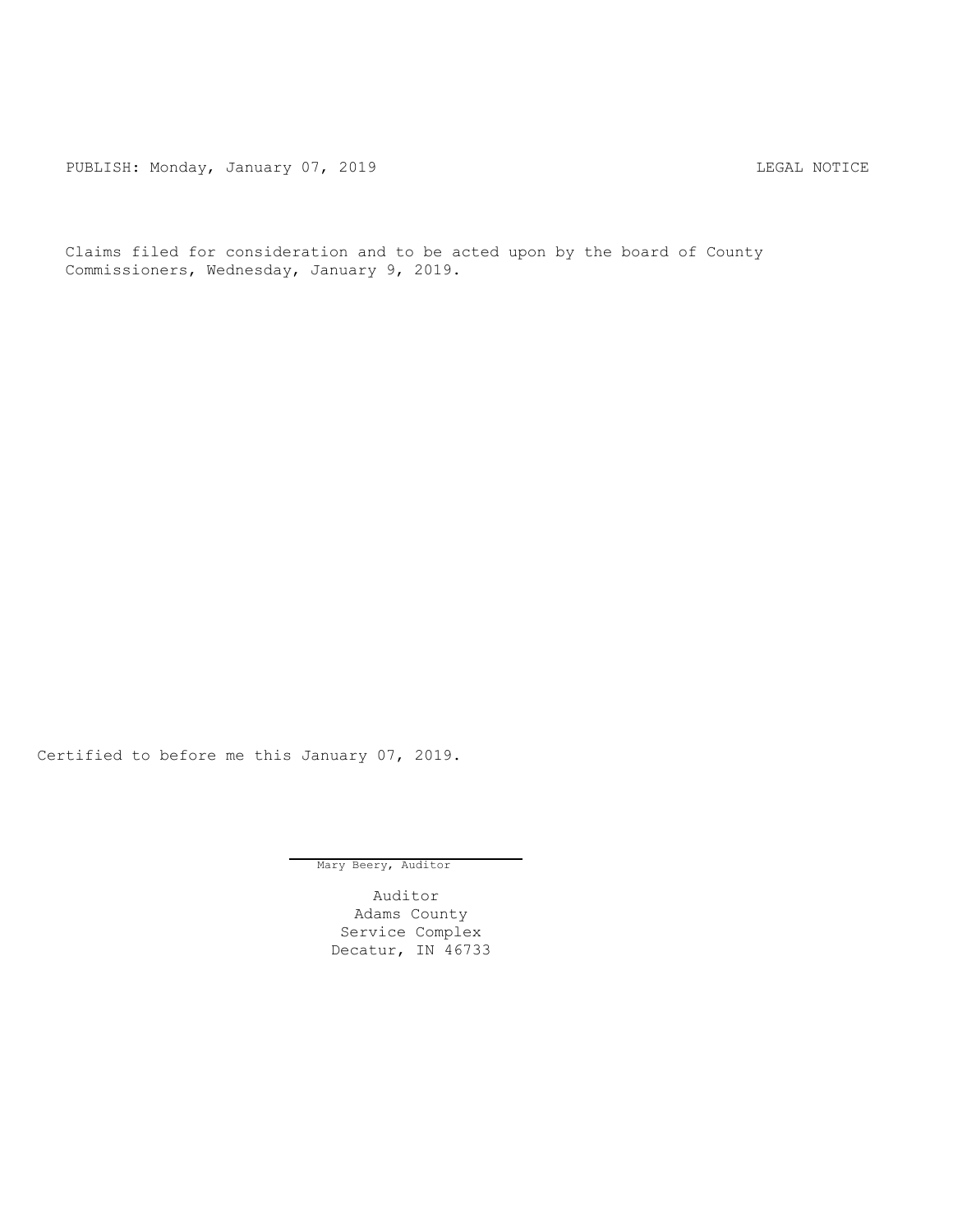

## **Claims Docket for Newspaper Adams County, Indiana**

## For Period: **12/6/2018** to **12/19/2018**

*313 W. Jefferson St. Decatur, IN 46733 (219) 724-2600*

## Date Claims to be Paid: **1/9/2019**

| <b>Vendor</b>                            | <b>Amount</b> | <b>Vendor</b>                        | Amount    |
|------------------------------------------|---------------|--------------------------------------|-----------|
| Adams Memorial Hospital                  | 4,248.00      | Adams County Solid Waste             | 9.21      |
| Arnold Lumber Co., Inc.                  | 72.87         | AT & T Mobility                      | 1,028.78  |
| <b>Berne Witness</b>                     | 104.88        | Suburban Propane LP                  | 22.00     |
| Cintas Location #338                     | 493.52        | City Of Decatur                      | 42.55     |
| Decatur Hardware & Rental                | 35.53         | <b>Complete Printing Service</b>     | 362.00    |
| Dealership Holdings LLC                  | 36,179.93     | Decatur Chamber Of Commerce          | 285.00    |
| Decatur Police Department                | 152.00        | Douglas L. Bauman                    | 351.03    |
| Downing & Glancy Funeral Home            | 500.00        | Everett Refrigeration & Electric     | 110.63    |
| Gasoline Equipment Service Co Inc        | 270.50        | Geneva Police Department             | 100.00    |
| Gordon Food Service                      | 2,322.39      | Grimm's Auto                         | 322.16    |
| Haggard-Sefton-Hirschy Zelt Funeral Home | 600.00        | Hilty Engine Service                 | 9,149.61  |
| Indiana State Police                     | 92.00         | Lehman Feed Mill                     | 5,455.50  |
| Mark S. Gresla, MD                       | 420.25        | Michael Todd And Company             | 283.62    |
| Professional Software Corporation        | 50.00         | Rhonda L. McIntosh                   | 5.34      |
| St. Joseph Health Systems, LLC           | 225.00        | Top Supply Company LLP               | 159.15    |
| Town Of Monroe                           | 20.00         | Treasurer of Adams County            | 290.72    |
| Wemhoff Land Surveying, Inc              | 2,300.00      | West Payment Center                  | 1,076.45  |
| Imi Irving Material, Inc.                | 883.72        | Adams County Automotive Supply, Inc. | 582.12    |
| Affolder Implement Sales, Inc.           | 89.68         | South Adams Community Schools        | 2,252.85  |
| Rudd Equipment                           | 262.28        | Jay County REMC                      | 53.45     |
| Waste Management                         | 129.39        | Tri County Excavating                | 3,100.00  |
| Don Myers Plumbing                       | 318.33        | Phyllis Hebble                       | 250.00    |
| Geneva Municipal Utilities               | 43.19         | Chad W. Sprunger                     | 895.37    |
| Smilemakers                              | 89.72         | Work Wear Xpress                     | 259.98    |
| Braun's Garage, Inc.                     | 219.76        | <b>Expert Transmission</b>           | 63.00     |
| Harvest Land Co-op                       | 2,950.61      | Koorsen Fire and Security, Inc.      | 640.50    |
| Beth A. Webber                           | 6,662.08      | <b>Fastenal Company</b>              | 61.23     |
| Randy L. Wojciechowski                   | 250.00        | Adams County Sheriff's Department    | 144.00    |
| Professional Food Equipment & Service    | 206.40        | Jenny Long                           | 200.00    |
| Troyer's Market LLC                      | 3,514.74      | Gledhill Road Machinery Company      | 807.41    |
| Mendez Foundation                        | 306.99        | <b>Uricks Trucking</b>               | 448.00    |
| Taya Yoder                               | 470.80        | <b>ESRI</b>                          | 35,000.00 |
| North Adams Community Schools            | 699.80        | American Correctional Association    | 35.00     |
| Alpine Falls, Inc.                       | 42.44         | Audra Snyder                         | 115.26    |
| PCM-G                                    | 48,093.88     | <b>Stationair's Express</b>          | 830.08    |
| Schwartz Steel LLC                       | 5.34          | Julie Jahn                           | 210.00    |
| FlexPAC                                  | 99.50         | Decatur Ace Hardware                 | 226.57    |
| Fruchte Painting & Decorating            | 145.00        | Allen County Treasurer               | 647.43    |
| Randy Lehman                             | 250.00        | Allied Mechanical, Inc.              | 342.81    |
| Corrisoft                                | 283.25        | Amy Rumschlag                        | 100.00    |
| Central Customer Charges                 | 236.65        | Attenti US Inc                       | 10,319.95 |
| James J. Voglewede, Jr.                  | 111.76        | Indigital Telecom                    | 4,313.82  |
| New Holland Tri-County                   | 311.00        | <b>Star Insurance Agency</b>         | 780.00    |
|                                          |               |                                      |           |
| <b>Advance Auto Parts</b>                | 174.97        | Wells County Treasurer               | 363.82    |
| <b>IEHA</b>                              | 40.00         | Pitney Bowes, Inc.                   | 306.00    |
| <b>EMP</b> Technical Group               | 135.00        | R.B.'s Body Shop Inc                 | 527.96    |
| Forensic and Pathology Consultants, LLC  | 900.00        | Patricia Gonzalez                    | 23.32     |
| National Association of County Surveyors | 60.00         | RR Donnelley                         | 411.00    |